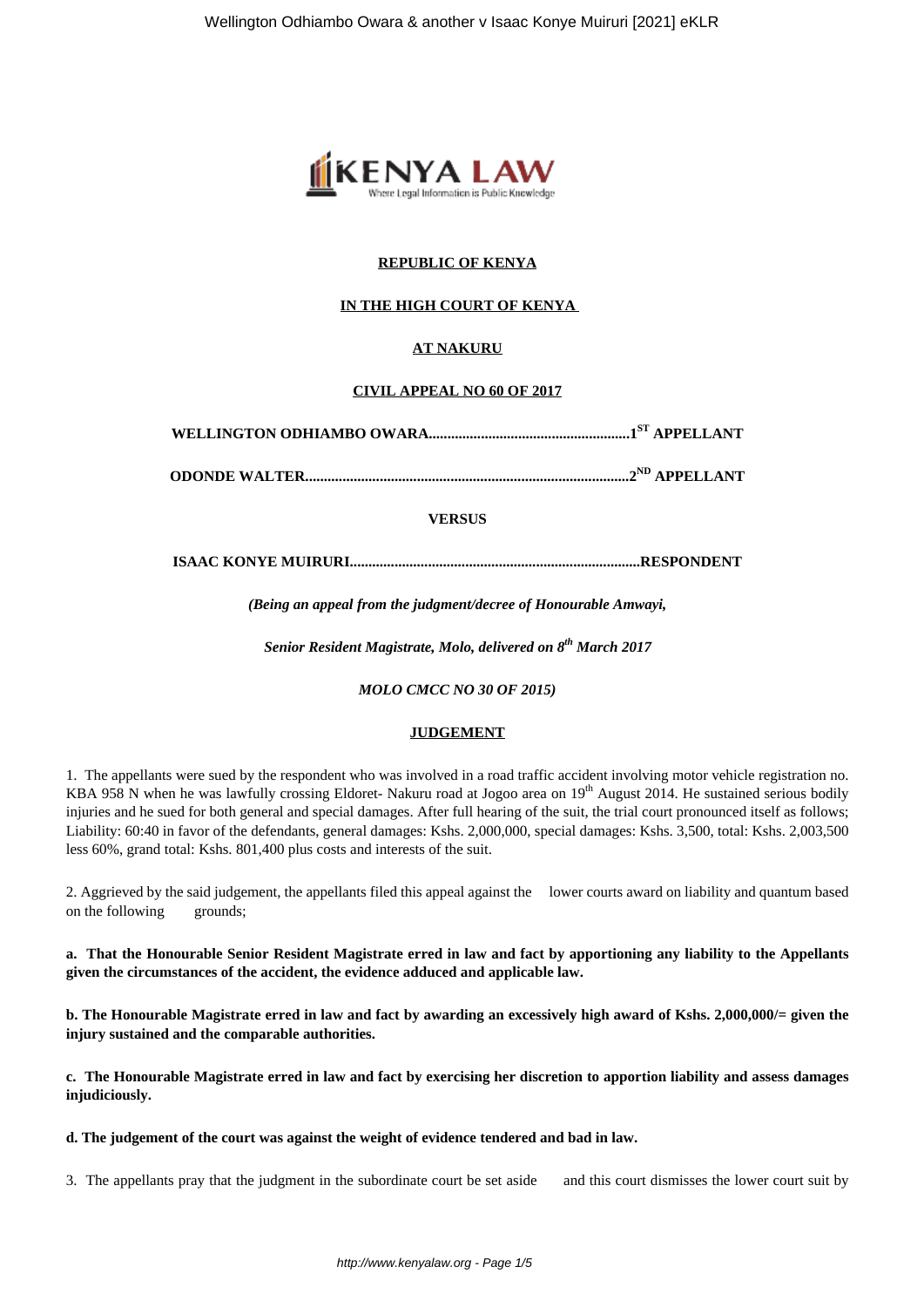finding the Respondent 100% liable and or reducing the award of Kshs. 2,000,000/= which was on the higher side, to a reasonable figure.

4. Parties were directed to canvass the appeal by way of written submissions.

#### **Appellant's Written Submissions**

5. The appellants submitted that the respondent did not prove his case as the evidence tendered by himself and the appellants all attribute blame to him for the occurrence of the accident. The trial court in fact made a finding that the appellant was not driving at a high speed in the circumstances. Hence, this court should find that apportioning liability on the appellants at 40% was a legal error. Any liability should have been less than 10%.

6. The appellants guided by the case of **Zarina Shariff and Another v Nashir Pirosesha Setrina and others (1963) EA 239** quoted in **John Wambua v Mathew Makau Mwololo & Another [2020] eKLR** and the case of **Khambi and Another v Mahithi and Another (1968) EA** submitted that this case is of exceptional circumstances warranting interference of the findings of the trial magistrate on degree of the blame attributed to the parties for the reason that the trial magistrate applied the wrong test in apportioning liability in this matter which was not supported by evidence or at all.

7. The appellants urged the court to note that the accident occurred at night and therefore visions of the driver must have been hampered by darkness, the driver was not speeding, the respondent chose to cross the road at about 20 meters away. Indeed, the trial magistrate correctly stated that 20 meters away was so close for anyone to attempt to cross the road.

8. It was submitted that assessment of damages should be guided by the following principles; that an award of damages is not meant to enrich the victim but to compensate the victim for the injuries sustained, the award should be commensurate with the injuries sustained, previous awards in similar injuries are mere guide but each case be treated on its own facts and that previous awards be taken into account to maintain stability of awards by taking inflation into account.

9. The appellants submitted that the award in the instant suit was inordinately high. They urged the court to be guided by a plethora of authorities such as the case of **Frida Mercy Chebii Kiplagat v Kipchumba Chelimo Chebet & Another (2007) eKLR** where the plaintiff who had sustained scar of incisim over the left lateral surface of the chest, 16 cm long, vertical, midline operations sear on the abdomen, both legs were amputated at a level 10cm below the tibia tubercles (below knee amputation) was awarded Kshs: 2,800,000/= as general damages for pain suffering and loss of amenities.

10. In **Francis Ndungu Wambui & 2 others v VK (A minor suing through next friend and mother MCWK (2019)**; The High court at Embu upheld an award of Kshs: 1,000,000/= general damages where the plaintiff had sustained Soft tissues to the upper limbs, compound fracture of digital tibia fibula-shaft as well as loss consciousness for more 30 minutes after the accident. The victim was also subject to the risk of secondary stress fractures in the same sit"

11. In **Mwaura Muiruri v Suera Flowers Limited & another 2014 Eklr** the Plaintiff therein sustained multiple lacerations on the face, soft tissue injuries on the chest cage (mainly left submaxillary area), comminuted fractures of the right humerus upper and lower thirds of tibia and compound double fractures of the right upper and lower 1/3 tibia fibula. The court awarded a sum of Kshs: 1,750,000/= general damages for pain and suffering and loss of amenities.

12. In **CM (a minor suing through mother and next friend MN v Joseph Mwanganyi Maina (2018) Eklr,** the court awarded Kshs: 2,000,000/= for pain and suffering where the minor leg below the knee was severely crashed and deritalized and was amputated. This was in 2018 and finally in **John Kipkemboi & Another v Morris Kedolo (2019) eKLR,** the Respondent had sustained injuries including amputation of the left leg below the knee, chest, njury, bruises on the shoulder and back injury and crush injury. The court awarded him Kshs. 2,500,000 in the year 2019.

13. It was submitted that in the foregoing circumstances, the award of Kshs. 2,000,000 was inordinately high considering previous awards of damages as at the time of the judgement and the injuries sustained by respondent. The appellants urged the court to allow the appeal.

#### **Respondent's submissions**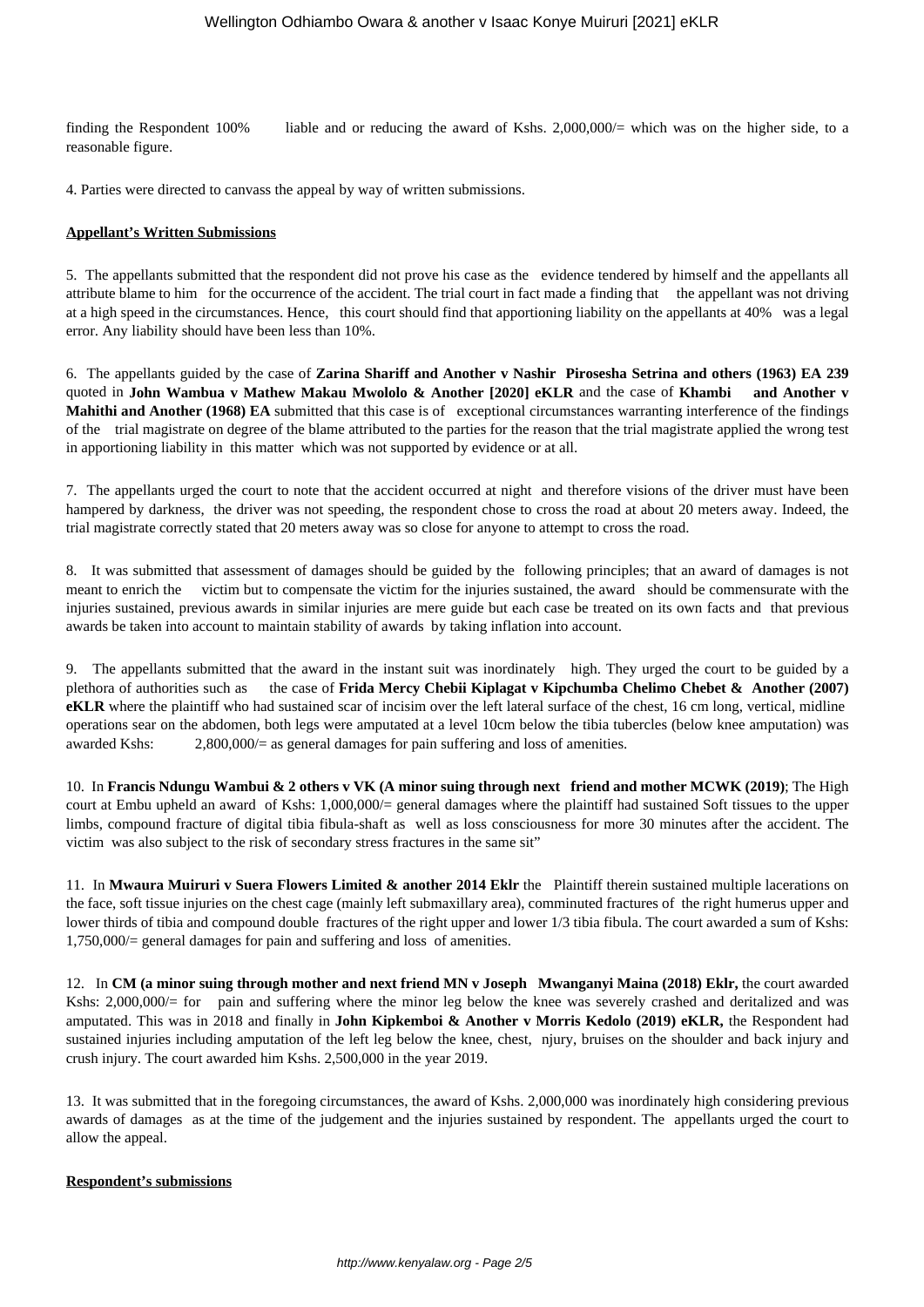# Wellington Odhiambo Owara & another v Isaac Konye Muiruri [2021] eKLR

14. The respondent submitted that the trial magistrate considered all factors in holding the appellants 40% liable. Section 109 of the Evidence Act recognizes that the burden of proof as to any particular fact may be cast on the person who wishes the court to belief in its existence. The evidence by the respondent's two witnesses corroborated well as to the occurrence of the accident. It was submitted that the investigating officer never carried any investigations as to how the accident occurred in order to blame the respondent.

15. The respondent submitted that he was immediately hit on the left lane and the 1<sup>st</sup> appellant never made any effort to avoid the accident. Since the standard of proof in civil cases is on a balance of probability, it was submitted that the respondent discharged his duty well in the trial court and the trial magistrate was right in holding the appellants 40% liable.

16. It was submitted on quantum that the trial magistrate used the right principles in assessing damages, hence this court should not interfere with the same. The injuries the respondent sustained have shattered the physical frame of the respondent and affected his productivity. According to the doctor's report the respondent sustained 45% permanent disability. The appellants never referred the respondent to any other doctor for a second medical opinion hence the respondent doctor's opinion was not challenged.

17. The trial magistrate award considered the respondent's injuries, inflation trends and passage of time. The respondent placed reliance in the case of **Edwin Otieno Japaso v Easy Coach Bus Company Kisumu Civil Appeal No.11 of 2014** where it was held that comparable injuries should be compensated by comparable awards but no two cases are exactly alike.

18. It was submitted that the respondent sustained grievous injuries and he was to wear prosthesis for the rest of his life. The said prosthesis is usually changed regularly and it is costly and the respondent has no any other source of income. He placed reliance in the cases of **Ahmed Mohamud Adam v Jimmy Tomino & 2 others [2006] eKLR and James Joseph Rughendo v Kenya Power and Lighting Co [2012] eKLR** and prayed that the court upholds the award of Kshs. 2,000,000 general damages and Kshs. 3,500 for special damages and dismiss the appeal with costs to the respondent.

#### **Issues for determination**

19. This being the first appeal, it is this court's duty under section 78 of the Civil Procedure Act to re-evaluate the evidence tendered before the trial court and come to its own independent conclusion taking into account the fact that it did not have the advantage of seeing and hearing the witnesses as they testified. This principle of law was well settled in the case of **Selle v Associated Motor Boat Co. Ltd (1968) EA** 123 cited by the appellants where Sir Clement De Lestang (V.P) stated that:

*"An appeal to this Court from a trial by the High Court is by way of retrial and the principles upon which this Court acts in such an appeal are well settled. Briefly put they are that this Court must reconsider the evidence, evaluate it itself and draw its own conclusions though it should always bear in mind that it has neither seen nor heard the witnesses and should make due allowance in this respect. In particular, this Court is not bound necessarily to follow the trial judge's findings of fact if it appears either that he has clearly failed on some point to take account of particular circumstances or probabilities materially to estimate the evidence or if the impression based on the demeanor of a witness is inconsistent with the evidence in the case generally''.*

20. I have carefully perused the proceedings, the judgement, and the record of appeal as a whole including the parties' submissions. Two issues fall for determination;

# **i. Whether the apportionment of liability was well founded.**

# **ii. Whether the award on quantum was excessive in the circumstances.**

# **Whether the apportionment of liability was well founded.**

21. The plaintiff had testified that on 19/08/14 he was crossing the road at around 6.00 pm towards 7.00 pm from left hand side to the right facing Eldoret general direction, when he was hit by a vehicle KBA 959 N which was heading to Eldoret general direction. He testified that the accident occurred within a canter and the motor vehicle was at high speed. He blamed the driver of the motor vehicle for failure to warn him by hooting. On cross- examination the plaintiff confirmed that the accident occurred at 8 pm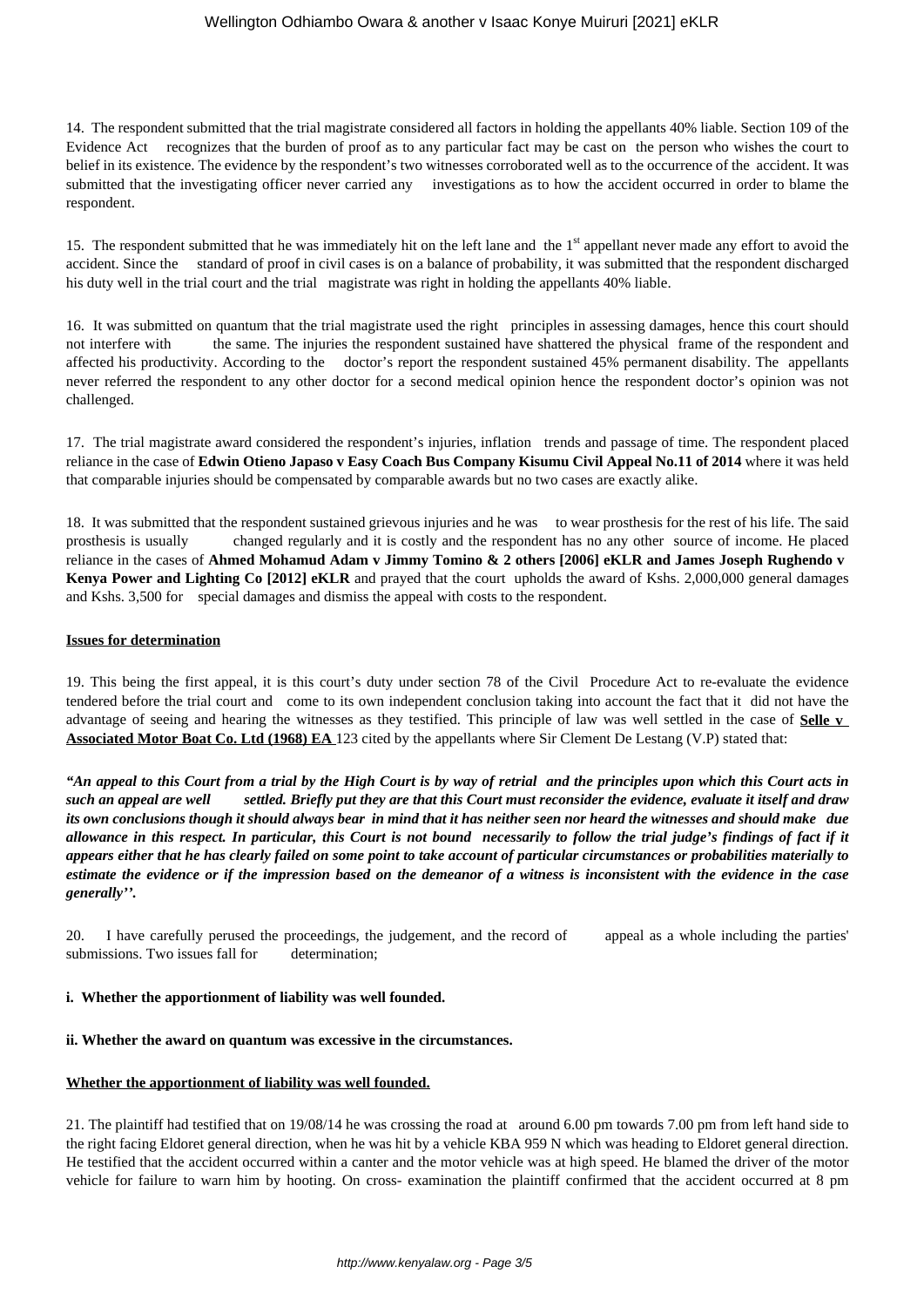according to the police abstract report. He also confirmed that the police abstract report blamed him for the accident. He testified that he checked the road and saw the lorry at about 20 meters away but nevertheless he decided to cross the road.

22. PW2 a police officer who was not the investigating officer, testified that the road has two lanes at the scene of the accident and the point of impact was on the left side of the road. He produced a police abstract and indicated that the investigating officer had blamed the plaintiff for the accident.

23. DW2 the driver of Motor vehicle KBA 959N testified that the pedestrian emerged from the two parked tracks, he tried to avoid him but it happened too fast. He said he was driving at around 20-30KPH. That the pedestrian's leg was ran over by the left front tyre. PW2 testified that he tried to swerve but it was too fast, so he applied brakes and stopped immediately. He blamed the pedestrian for the accident.

24. It is not disputed that an accident occurred on the material day involving Motor vehicle KBA 959N and the pedestrian. What is not clear is who was to blame for the accident. For this court to interfere with the conclusions of facts by the trial court, it must be convinced that the finding is based on no evidence at all or just perverse. This is because the trial court had the benefit of hearing, seeing and observing the witnesses as they testified.

25. The totality of the evidence is that the pedestrian emerged from between two lorries which were parked along the road. It was at around 8.00 P.M and definitely it was already dark. As much as the driver owed the road users a duty of care, it was also the responsibility of the pedestrian to confirm if the road was clear before he embarked on crossing the road. The respondent confirmed that he saw the motor vehicle at about a distance of 20 meters away but still opted to cross the road.

26. On the other hand, I must say that as much as the driver tried to avoid the accident, he didn't do much as he only applied emergence brakes and stopped the motor vehicle but unfortunately the pedestrian was ran over by the left front tyre. This being a two lane road, the driver would have avoided the accident by swerving to the right side and avoid hitting the respondent. it cannot also be ignored that the respondent failed to take reasonable care when he decided to cross the road while the motor vehicle was 20 meters away and it was also dark.

27. All in all, this court finds that the accident was caused by want of care on the part of the appellants and the respondent and agree with the lower court's finding that more negligence should be attributed to the respondent who ignored the close distance of the motor vehicle and opted to cross the road. This being a main highway and the respondent having been there for the last twenty years as he stated, he ought to have known that the said road was usually busy with motor vehicles of all kinds.

# **Whether the award on quantum was excessive in the circumstances.**

28. The principles to be considered by an appellate court in deciding whether to disturb the trial court's assessment of damages were set out by the Court of Appeal for East Africa in the locus classicus **Bashir Butt v Khan Civil Appeal** No. 40 of 1977 **[1978] eKLR** thus;

# *"An appellate Court will not disturb an award of damages unless it is so inordinately high or low as to represent an entirely erroneous estimate. It must be shown that the Judge proceeded on wrong principles or that he misapprehended the evidence in some material respect and so arrived at a figure which was either inordinately high or low."*

29. The respondent testified that he was examined by Dr. Wabore who testified and produced the medical report as an exhibit in court. In his report Dr. Obore confirmed that the respondent sustained crush fractures of the left lower limb, small multiple wounds on the upper limbs, lateral right scapula- clavicular joint subluxation which deformed the joint with swelling still visible. The report also indicated that the respondent's lower limb was amputated above the knee at the middle 1/3 of the thigh. The doctor indicated that the respondent needs prosthesis for the rest of his life and he assessed him to have suffered 45% degree of permanent incapacity.

30. The assessment of damages by courts in personal injury cases is guided by the following principles:

# **(a) An award of damages is not meant to enrich the victim but to compensate such victim for the injuries sustained.**